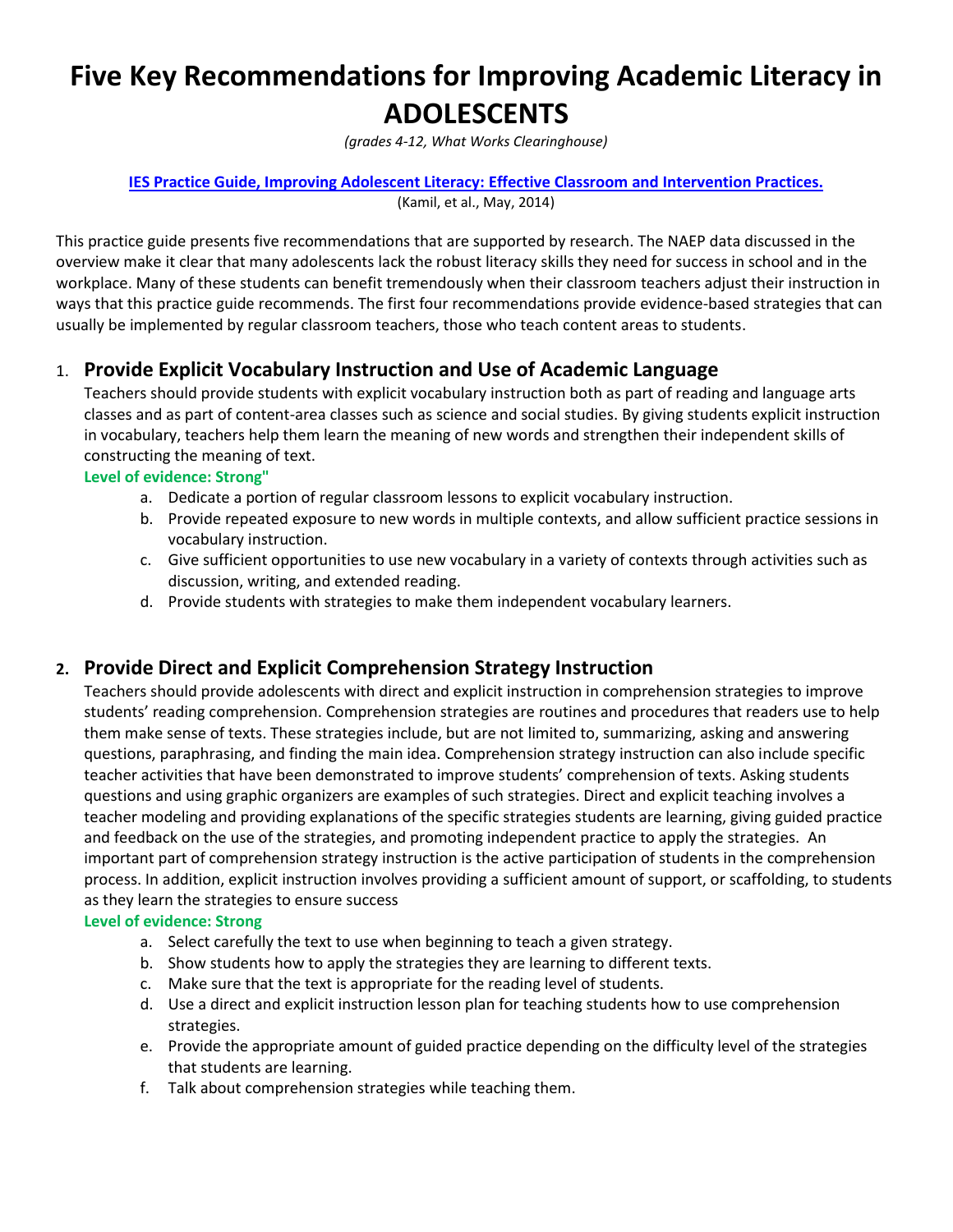## **3. Provide Opportunities for Extended Discussion of Text Meaning and Interpretation**

Teachers should provide opportunities for students to engage in high-quality discussions of the meaning and interpretation of texts in various content areas as one important way to improve their reading comprehension. These discussions can occur in whole classroom groups or in small student groups under the general guidance of the teacher. Discussions that are particularly effective in promoting students' comprehension of complex text are those that focus on building a deeper understanding of the author's meaning or critically analyzing and perhaps challenging the author's conclusions through reasoning or applying personal experiences and knowledge. In effective discussions students have the opportunity to have sustained exchanges with the teacher or other students, present and defend individual interpretations and points of view, use text content, background knowledge, and reasoning to support interpretations and conclusions, and listen to the points of view and reasoned arguments of others participating in the discussion.

### **Level of evidence: Moderate**

- a. Carefully prepare for the discussion by selecting engaging materials and developing stimulating questions.
- b. Ask follow-up questions that help provide continuity and extend the discussion.
- c. Provide a task or discussion format that students can follow when they discuss text in small groups.
- **d.** Develop and practice the use of a specific "discussion protocol.

## **4. Increase Student Motivation and Engagement in Literacy Learning**

To foster improvement in adolescent literacy, teachers should use strategies to enhance students' motivation to read and engagement in the learning process. Teachers should help students build confidence in their ability to comprehend and learn from content-area texts. They should provide a supportive environment that views mistakes as growth opportunities, encourages self-determination, and provides informational feedback about the usefulness of reading strategies and how the strategies can be modified to fit various tasks. Teachers should also make literacy experiences more relevant to students' interests, everyday life, or important current events.

#### **Level of evidence: Moderate**

- a. Establish meaningful and engaging content learning goals around the essential ideas of a discipline as well as around the specific learning processes used to access those ideas.
- b. Provide a positive learning environment that promotes student autonomy in learning.
- c. Make literacy experiences more relevant to student interests, everyday life, or important current events.
- d. Build classroom conditions to promote higher reading engagement and conceptual learning through such strategies as goal setting, self-directed learning, and collaborative learning.

# **5. Make available Intensive and Individualized Interventions for Struggling Readers that can be provided by Trained Specialists**

Some adolescents need more support to increase literacy skills than regular classroom teachers can provide. Students who are unable to meet grade-level standards in literacy often require supplemental, intensive, and individualized reading intervention to improve their skills. Such interventions are most often provided by reading specialists or teachers who have undergone thorough training to help them understand the program or approach they will use and to deepen their understanding of adolescent struggling readers.

The purpose of intensive interventions is to accelerate literacy development so that students are able to make substantial progress toward accomplishing reading tasks appropriate for their current grade level. Placement in interventions is often a two-step process, beginning with an initial screening assessment to identify those students who need extra help. This step should be followed by assessment with diagnostic tests to provide a profile of literacy strengths and weaknesses.

Because the cause of adolescents' difficulties in reading may differ from student to student, interventions may focus on any of the critical elements of knowledge and skill required for the comprehension of complex texts. These